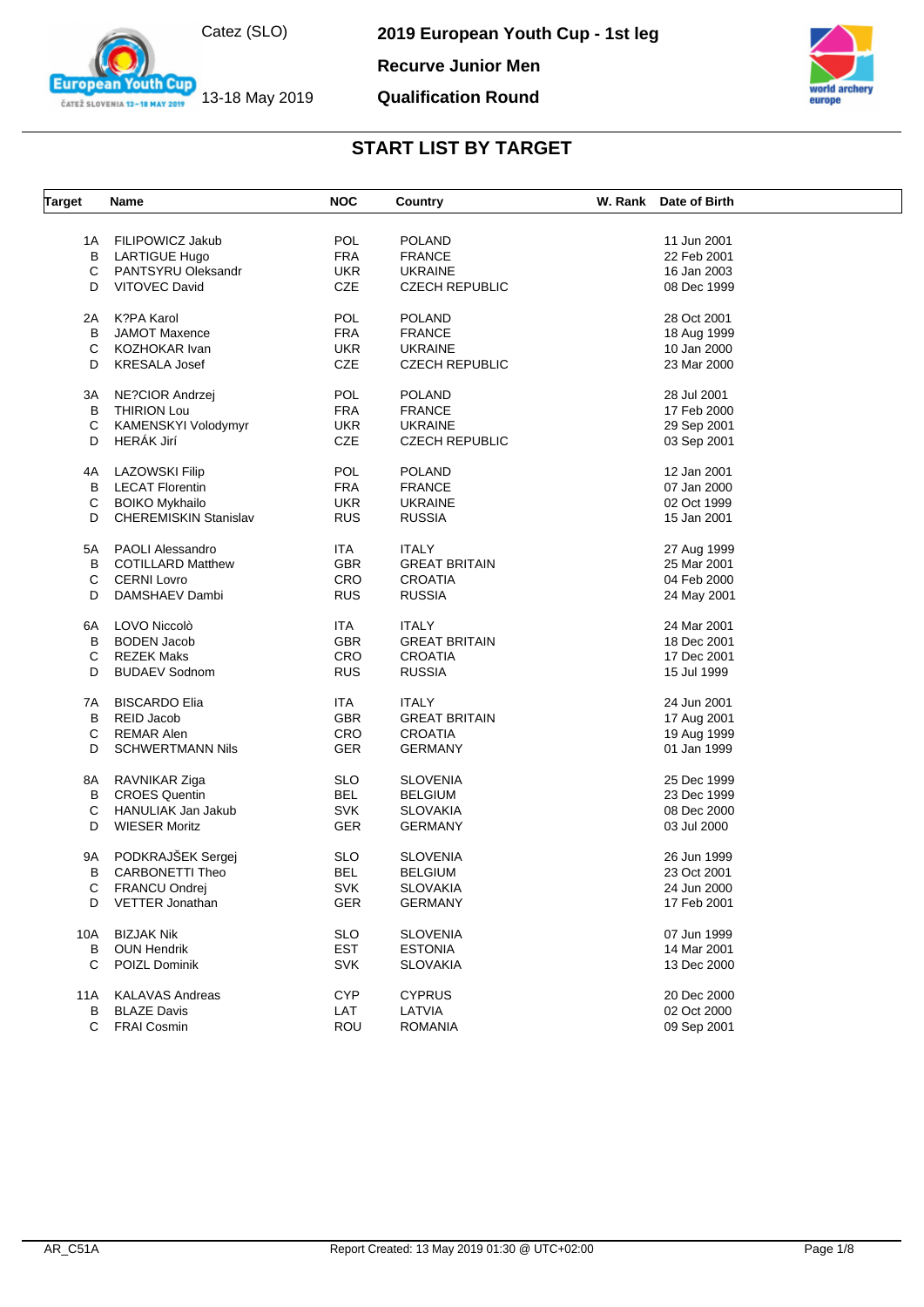Catez (SLO)

13-18 May 2019

outh Cup

**European** 

ČATEŽ SLOVENIA 13-18 MAY 2019

**2019 European Youth Cup - 1st leg**

**Recurve Junior Women**

#### **Qualification Round**



| <b>Target</b> | <b>Name</b>                 | <b>NOC</b> | Country              | W. Rank Date of Birth |  |
|---------------|-----------------------------|------------|----------------------|-----------------------|--|
|               |                             |            |                      |                       |  |
| 14A           | PAUL Ruby                   | <b>GBR</b> | <b>GREAT BRITAIN</b> | 24 May 2001           |  |
| B             | <b>JURASZ Karolina</b>      | <b>POL</b> | <b>POLAND</b>        | 05 Mar 2001           |  |
| C             | <b>VYKHROVA Anna</b>        | <b>UKR</b> | <b>UKRAINE</b>       | 20 Sep 2001           |  |
| D             | <b>BIRIUKOVA Ekaterina</b>  | <b>RUS</b> | <b>RUSSIA</b>        | 12 Oct 2000           |  |
| <b>15A</b>    | <b>HUGHES Heather</b>       | <b>GBR</b> | <b>GREAT BRITAIN</b> | 23 Feb 2001           |  |
| B             | WYKA Melania                | <b>POL</b> | <b>POLAND</b>        | 21 Jun 2001           |  |
| C             | <b>TRETIAKOVA Iryna</b>     | <b>UKR</b> | <b>UKRAINE</b>       | 08 Jul 2001           |  |
| D             | <b>BUDAEVA Ariuna</b>       | <b>RUS</b> | <b>RUSSIA</b>        | 16 Jan 1999           |  |
| 16A           | <b>CASTLE Sophie</b>        | <b>GBR</b> | <b>GREAT BRITAIN</b> | 06 May 2001           |  |
| B             | NAPLOSZEK Kamila            | <b>POL</b> | <b>POLAND</b>        | 26 May 1999           |  |
| C             | SIKALO Yelyzaveta           | <b>UKR</b> | <b>UKRAINE</b>       | 20 Apr 2000           |  |
| D             | MAKHMUDOVA Nurinisso        | <b>RUS</b> | <b>RUSSIA</b>        | 28 Aug 2000           |  |
| 17A           | <b>BURDETT Nicole</b>       | <b>GBR</b> | <b>GREAT BRITAIN</b> | 04 Jun 2001           |  |
| B             | <b>KOCAJ Marlena</b>        | <b>POL</b> | <b>POLAND</b>        | 24 Sep 1999           |  |
| C             | NAUMOVA Zhanna              | <b>UKR</b> | <b>UKRAINE</b>       | 07 Oct 2002           |  |
| D             | <b>KHARITONOVA Viktoria</b> | <b>RUS</b> | <b>RUSSIA</b>        | 30 Nov 2001           |  |
| 18A           | POLLUMAE Alexandra          | <b>EST</b> | <b>ESTONIA</b>       | 06 Mar 2000           |  |
| B             | <b>TARTLER Elisa</b>        | <b>GER</b> | <b>GERMANY</b>       | 05 Jan 1999           |  |
| C             | <b>BARANKOVA Denisa</b>     | <b>SVK</b> | <b>SLOVAKIA</b>      | 07 Sep 2001           |  |
| 19A           | <b>LILIENTHAL Triinu</b>    | <b>EST</b> | <b>ESTONIA</b>       | 10 Aug 2000           |  |
| B             | <b>GASIMOVA Ozay</b>        | <b>AZE</b> | AZERBAIJAN           | 02 May 2000           |  |
| C             | <b>RUUSKANEN Aleksandra</b> | <b>FIN</b> | <b>FINLAND</b>       | 23 Apr 2001           |  |
| 20A           | <b>FERS</b> Spela           | <b>SLO</b> | <b>SLOVENIA</b>      | 25 Jul 2001           |  |
| B             | <b>HERVAT Karen</b>         | <b>ITA</b> | <b>ITALY</b>         | 04 Mar 2001           |  |
| C             | <b>KACZMARECK Elodie</b>    | <b>FRA</b> | <b>FRANCE</b>        | 13 Jul 2000           |  |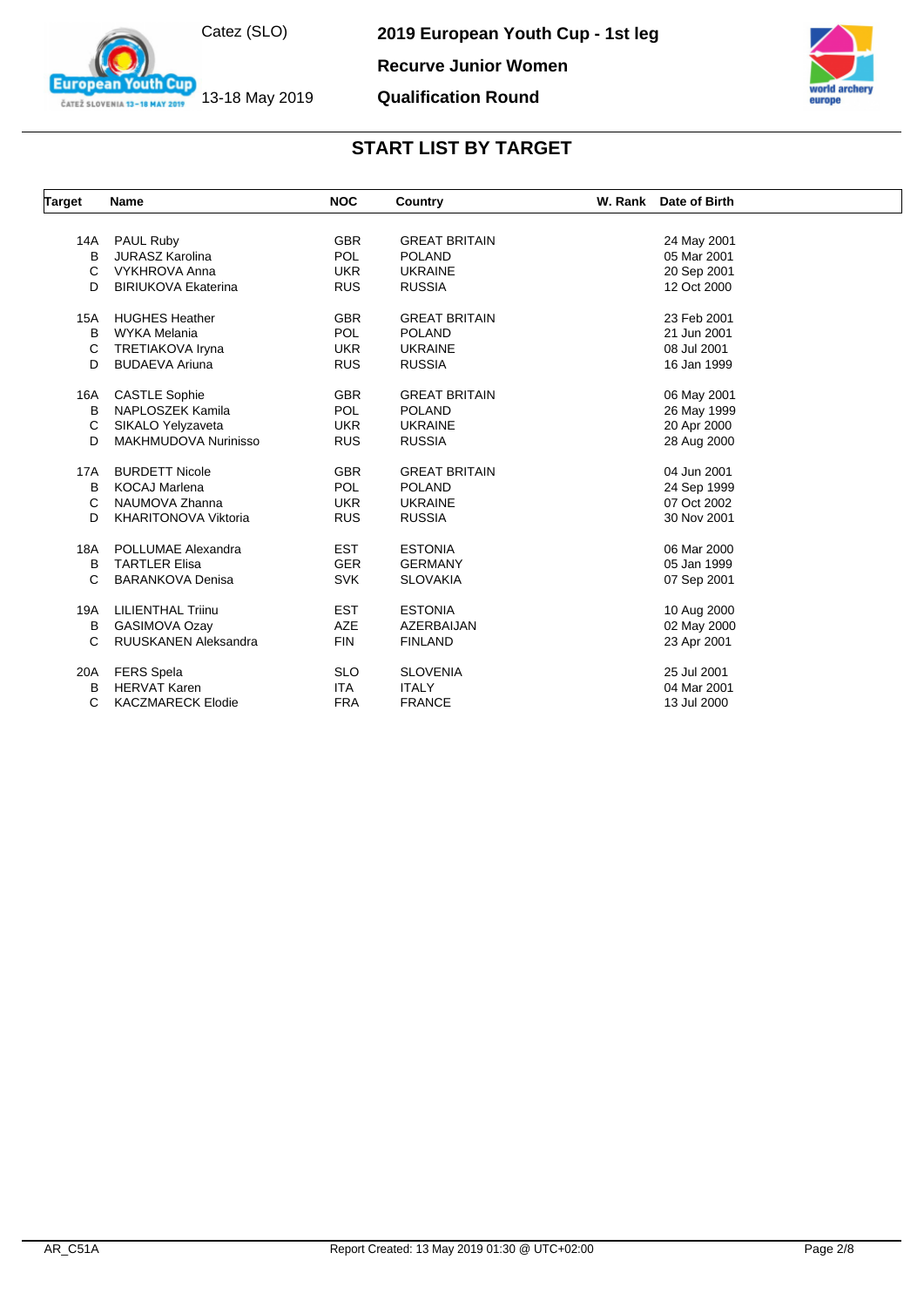

**European Youth Cup** ČATEŽ SLOVENIA 13-18 MAY 2019

**2019 European Youth Cup - 1st leg**

**Recurve Cadet Men**

#### **Qualification Round**



| <b>Target</b> | <b>Name</b>                             | <b>NOC</b> | Country              | W. Rank Date of Birth |
|---------------|-----------------------------------------|------------|----------------------|-----------------------|
| 1A            | KOSTYK Stefan                           | <b>UKR</b> | <b>UKRAINE</b>       | 21 Jun 2003           |
| В             | <b>FABRIZZI Federico</b>                | ITA        | <b>ITALY</b>         | 20 Jun 2002           |
| C             | <b>MAKHMUDOV Mukhibullo</b>             | <b>RUS</b> | <b>RUSSIA</b>        | 15 Jan 2002           |
| D             | <b>RYTLEWSKI Michal</b>                 | <b>POL</b> | <b>POLAND</b>        | 28 Aug 2003           |
|               |                                         |            |                      |                       |
| 2A            | <b>SLIPETS Ostap</b>                    | <b>UKR</b> | <b>UKRAINE</b>       | 02 Mar 2002           |
| В             | <b>MANGERINI Alessio</b>                | ITA        | <b>ITALY</b>         | 11 Apr 2002           |
| С             | <b>DORZHIEV Bato</b>                    | <b>RUS</b> | <b>RUSSIA</b>        | 09 Jul 2003           |
| D             | <b>KUPCZAK Konrad</b>                   | <b>POL</b> | <b>POLAND</b>        | 15 Oct 2003           |
| ЗA            | <b>SMIRNOV Oleksii</b>                  | <b>UKR</b> | <b>UKRAINE</b>       | 22 Feb 2003           |
| В             | <b>GREGORI Francesco</b>                | ITA.       | <b>ITALY</b>         | 29 May 2002           |
| С             | <b>VALIKOV Mikhail</b>                  | <b>RUS</b> | <b>RUSSIA</b>        | 01 Nov 2002           |
|               |                                         |            |                      |                       |
| D             | <b>TRZOPEK Marek</b>                    | POL        | <b>POLAND</b>        | 10 Jan 2003           |
| 4A            | <b>BORYK Maksym</b>                     | <b>UKR</b> | <b>UKRAINE</b>       | 15 Mar 2002           |
| В             | <b>BALSAMO Matteo</b>                   | ITA.       | <b>ITALY</b>         | 11 Oct 2002           |
| С             | <b>OSOROV Buianto</b>                   | <b>RUS</b> | <b>RUSSIA</b>        | 12 Jun 2002           |
| D             | <b>CHOJECKI Mi?osz</b>                  | POL        | <b>POLAND</b>        | 23 Sep 2002           |
|               |                                         |            |                      |                       |
| 5A            | SUSCA Thomas                            | <b>GBR</b> | <b>GREAT BRITAIN</b> | 17 Sep 2004           |
| В             | LINKE Erik                              | <b>GER</b> | <b>GERMANY</b>       | 03 Dec 2003           |
| C             | <b>CHRISTODOULIDES Andreas</b>          | <b>CYP</b> | <b>CYPRUS</b>        | 20 Jan 2002           |
| D             | <b>TIMPU Mario</b>                      | <b>ROU</b> | <b>ROMANIA</b>       | 17 Jul 2003           |
| 6A            | WOODGATE James                          | GBR        | <b>GREAT BRITAIN</b> | 29 May 2002           |
| В             | <b>SCHILP Flavio</b>                    | <b>GER</b> | <b>GERMANY</b>       | 04 Jul 2003           |
| С             | <b>MYLONAS Nikolas</b>                  | <b>CYP</b> | <b>CYPRUS</b>        | 03 Apr 2004           |
| D             | <b>TANASESCU Flavius</b>                | ROU        | <b>ROMANIA</b>       | 04 May 2005           |
|               |                                         |            |                      |                       |
| 7A            | SPENCER-NICE Riley                      | <b>GBR</b> | <b>GREAT BRITAIN</b> | 31 May 2004           |
| В             | <b>MERKEL Domenic</b>                   | <b>GER</b> | <b>GERMANY</b>       | 23 Mar 2003           |
| С             | LEONIDA Leonidas                        | <b>CYP</b> | <b>CYPRUS</b>        | 29 Jul 2002           |
| D             | <b>BUZILA-BALAS Tudor</b>               | <b>ROU</b> | ROMANIA              | 08 Apr 2003           |
| 8A            | THOMPSON Dan                            | <b>GBR</b> | <b>GREAT BRITAIN</b> | 21 Jun 2002           |
| B             | RAJABI Mohammadmatin                    | IRI        | <b>IR IRAN</b>       | 19 Jan 2003           |
| C             | <b>BERNARDI Nicolas</b>                 | <b>FRA</b> | <b>FRANCE</b>        | 03 Jan 2003           |
| D             | <b>CHRISTENSEN Christian Brendstrup</b> | <b>DEN</b> | DENMARK              | 02 Aug 2003           |
|               |                                         |            |                      |                       |
| 9Α            | <b>TURA Leonardo</b>                    | <b>SMR</b> | SAN MARINO           | 05 Aug 2002           |
| в             | SHIRGHOLAMI Amir Ali                    | IRI        | <b>IR IRAN</b>       | 28 May 2003           |
| С             | <b>VUILLIN Christophe</b>               | <b>FRA</b> | <b>FRANCE</b>        | 25 Jan 2002           |
| D             | <b>JAGER Matic</b>                      | <b>SLO</b> | <b>SLOVENIA</b>      | 11 Sep 2002           |
| 10A           | <b>BANCHEV</b> Ivan                     | <b>BUL</b> | <b>BULGARIA</b>      | 28 Aug 2002           |
| В             | <b>SULIK Leo</b>                        | <b>CRO</b> | <b>CROATIA</b>       | 04 Dec 2004           |
| С             | <b>LAMART Gauthier</b>                  | <b>FRA</b> | <b>FRANCE</b>        | 03 Jan 2002           |
| D             | <b>CHRISTOPOULOS Antonios</b>           | GRE        | <b>GREECE</b>        | 16 Nov 2004           |
|               |                                         |            |                      |                       |
| 11A           | <b>SERGEJEVS Romans</b>                 | LAT        | LATVIA               | 19 Oct 2006           |
| В             | <b>CHABIN Keziah</b>                    | SUI        | SWITZERLAND          | 14 Feb 2002           |
| С             | <b>MACHAN Maros</b>                     | <b>SVK</b> | <b>SLOVAKIA</b>      | 11 Apr 2003           |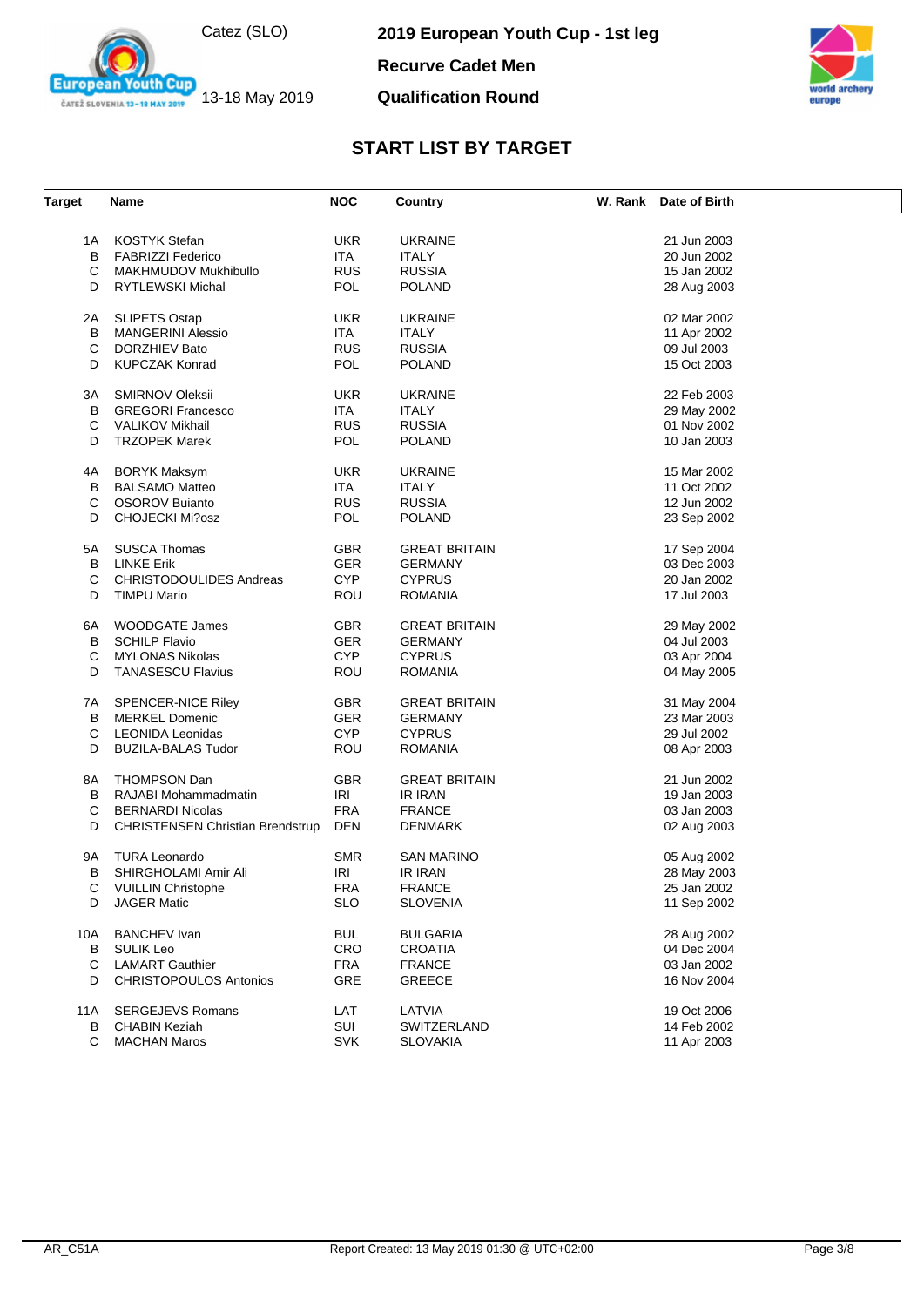Catez (SLO)

13-18 May 2019

**European Youth Cup** ČATEŽ SLOVENIA 13-18 MAY 2019

**2019 European Youth Cup - 1st leg**

**Recurve Cadet Women**





| <b>Target</b> | Name                           | <b>NOC</b> | Country               | W. Rank Date of Birth |  |
|---------------|--------------------------------|------------|-----------------------|-----------------------|--|
|               |                                |            |                       |                       |  |
| 13A           | ZAJ?C Sylwia                   | <b>POL</b> | <b>POLAND</b>         | 01 Sep 2002           |  |
| B             | <b>REINCKE Sarah</b>           | <b>GER</b> | <b>GERMANY</b>        | 29 Sep 2002           |  |
| C             | ILLIASH Varvara                | <b>UKR</b> | <b>UKRAINE</b>        | 08 Mar 2003           |  |
| D             | <b>MOCINIC Paula</b>           | <b>CRO</b> | <b>CROATIA</b>        | 09 Sep 2002           |  |
| 14A           | PLAZA Klaudia                  | <b>POL</b> | <b>POLAND</b>         | 17 May 2003           |  |
| В             | <b>BLEIBEL Jennifer-Chiara</b> | <b>GER</b> | <b>GERMANY</b>        | 27 Feb 2003           |  |
| C             | SHUBKINA Olha                  | <b>UKR</b> | <b>UKRAINE</b>        | 23 Apr 2003           |  |
| D             | <b>KOVACIC Tihana</b>          | CRO        | <b>CROATIA</b>        | 12 Nov 2002           |  |
| 15A           | WESOLOWSKA Lucja               | <b>POL</b> | <b>POLAND</b>         | 15 Mar 2003           |  |
| B             | <b>REISENWEBER Clea</b>        | <b>GER</b> | <b>GERMANY</b>        | 28 Nov 2003           |  |
| C             | <b>ZHUK Polina</b>             | <b>UKR</b> | <b>UKRAINE</b>        | 03 Sep 2002           |  |
| D             | <b>RAIMUND Erika</b>           | <b>CRO</b> | <b>CROATIA</b>        | 19 Mar 2004           |  |
|               |                                |            |                       |                       |  |
| 16A           | FERENS Anna                    | <b>POL</b> | <b>POLAND</b>         | 30 Aug 2002           |  |
| B             | <b>IDENSEN Elina</b>           | <b>GER</b> | <b>GERMANY</b>        | 18 Mar 2003           |  |
| C             | DIDYCH Orysia                  | <b>UKR</b> | <b>UKRAINE</b>        | 12 Feb 2002           |  |
| D             | <b>HARAMIJA Laura</b>          | <b>CRO</b> | <b>CROATIA</b>        | 27 Apr 2004           |  |
|               |                                |            |                       |                       |  |
| 17A           | <b>RICHARD Melodie</b>         | <b>FRA</b> | <b>FRANCE</b>         | 01 Jan 2002           |  |
| B             | <b>NOVOTNA Eliska</b>          | CZE        | <b>CZECH REPUBLIC</b> | 17 Jul 2003           |  |
| C             | <b>ROSSI</b> Giulia            | <b>ITA</b> | <b>ITALY</b>          | 18 Oct 2003           |  |
| D             | <b>FECIORU Ilinca Andreea</b>  | <b>ROU</b> | <b>ROMANIA</b>        | 19 Jul 2002           |  |
| 18A           | MASSERET Julia                 | <b>FRA</b> | <b>FRANCE</b>         | 07 May 2002           |  |
| B             | LETTLOVA Nikola                | CZE        | <b>CZECH REPUBLIC</b> | 11 Aug 2003           |  |
| C             | ROLANDO Aiko                   | <b>ITA</b> | <b>ITALY</b>          | 01 Apr 2002           |  |
| D             | SIMINIUC Denisa                | <b>ROU</b> | <b>ROMANIA</b>        | 10 Mar 2003           |  |
|               |                                |            |                       |                       |  |
| 19A           | <b>TREVES Aurelia</b>          | <b>FRA</b> | <b>FRANCE</b>         | 24 May 2002           |  |
| B             | <b>VENHUDOVA Aneta</b>         | CZE        | <b>CZECH REPUBLIC</b> | 27 Aug 2002           |  |
| C             | <b>LANDI Ginevra</b>           | <b>ITA</b> | <b>ITALY</b>          | 24 May 2004           |  |
| D             | <b>FORRAY Alexandra</b>        | <b>ROU</b> | <b>ROMANIA</b>        | 09 Apr 2003           |  |
| 20A           | <b>KRIKUNOVA Polina</b>        | <b>RUS</b> | <b>RUSSIA</b>         | 20 Aug 2003           |  |
| В             | COLAIACOVO Shaimaa             | <b>GBR</b> | <b>GREAT BRITAIN</b>  | 22 Jan 2004           |  |
| C             | NANOU Lida                     | <b>GRE</b> | <b>GREECE</b>         | 13 Mar 2004           |  |
|               |                                | <b>RUS</b> | <b>RUSSIA</b>         | 07 Nov 2003           |  |
| 21A           | RENZHINA Evgeniia              |            |                       |                       |  |
| В             | <b>HEALEY Penny</b>            | GBR        | <b>GREAT BRITAIN</b>  | 07 Mar 2005           |  |
| C             | PAPADOPOULOU Dimitra           | GRE        | <b>GREECE</b>         | 16 Apr 2003           |  |
| 22A           | <b>BUDAZHAPOVA Tuiana</b>      | <b>RUS</b> | <b>RUSSIA</b>         | 15 Aug 2002           |  |
| В             | <b>VELKOVA Mia</b>             | <b>SLO</b> | <b>SLOVENIA</b>       | 30 Nov 2004           |  |
| C             | <b>BENDIKOVA Elena</b>         | <b>SVK</b> | <b>SLOVAKIA</b>       | 06 Jan 2004           |  |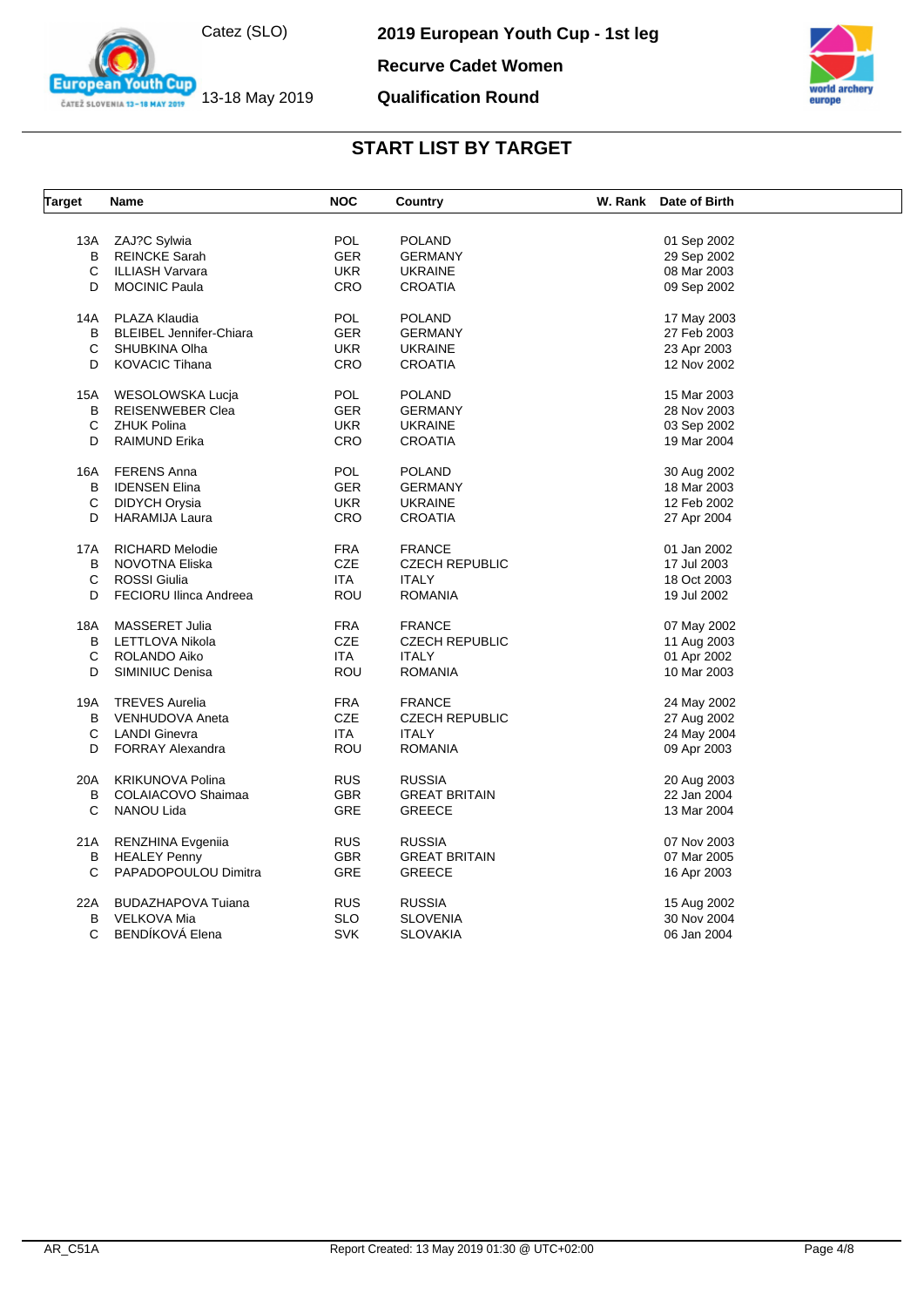

**European Youth Cup** ČATEŽ SLOVENIA 13-18 MAY 2019

**2019 European Youth Cup - 1st leg**

**Compound Junior Men**

#### **Qualification Round**



| Target | Name                        | <b>NOC</b> | Country            | W. Rank<br>Date of Birth |
|--------|-----------------------------|------------|--------------------|--------------------------|
|        |                             |            |                    |                          |
| 28A    | PINNA Luca                  | ITA        | <b>ITALY</b>       | 23 Aug 1999              |
| В      | <b>VARONE Justin</b>        | <b>SUI</b> | <b>SWITZERLAND</b> | 17 Feb 2001              |
| C.     | <b>OLSEN Simon</b>          | <b>DEN</b> | <b>DENMARK</b>     | 19 Mar 1999              |
| D      | <b>SHENKHOROV Sergei</b>    | <b>RUS</b> | <b>RUSSIA</b>      | 22 Apr 2001              |
| 29A    | DE ANGELI Valentino         | ITA        | <b>ITALY</b>       | 04 Aug 2002              |
| B      | <b>VALLARO Andrea</b>       | <b>SUI</b> | <b>SWITZERLAND</b> | 11 Apr 2000              |
| C      | KAA Helge Vølund Tømmerholt | <b>DEN</b> | <b>DENMARK</b>     | 25 Oct 2000              |
| D      | <b>EFIMOV Roman</b>         | <b>RUS</b> | <b>RUSSIA</b>      | 15 Feb 2000              |
| 30A    | <b>BOGGIATTO Alex</b>       | <b>ITA</b> | <b>ITALY</b>       | 08 Jul 1999              |
| B      | <b>JAATMA Robin</b>         | <b>EST</b> | <b>ESTONIA</b>     | 05 Mar 2001              |
| C      | ANASTASIADIS Panteleimon    | <b>GRE</b> | <b>GREECE</b>      | 23 Mar 2001              |
| D      | <b>KUBICEK Libor</b>        | <b>SVK</b> | <b>SLOVAKIA</b>    | 06 Mar 2001              |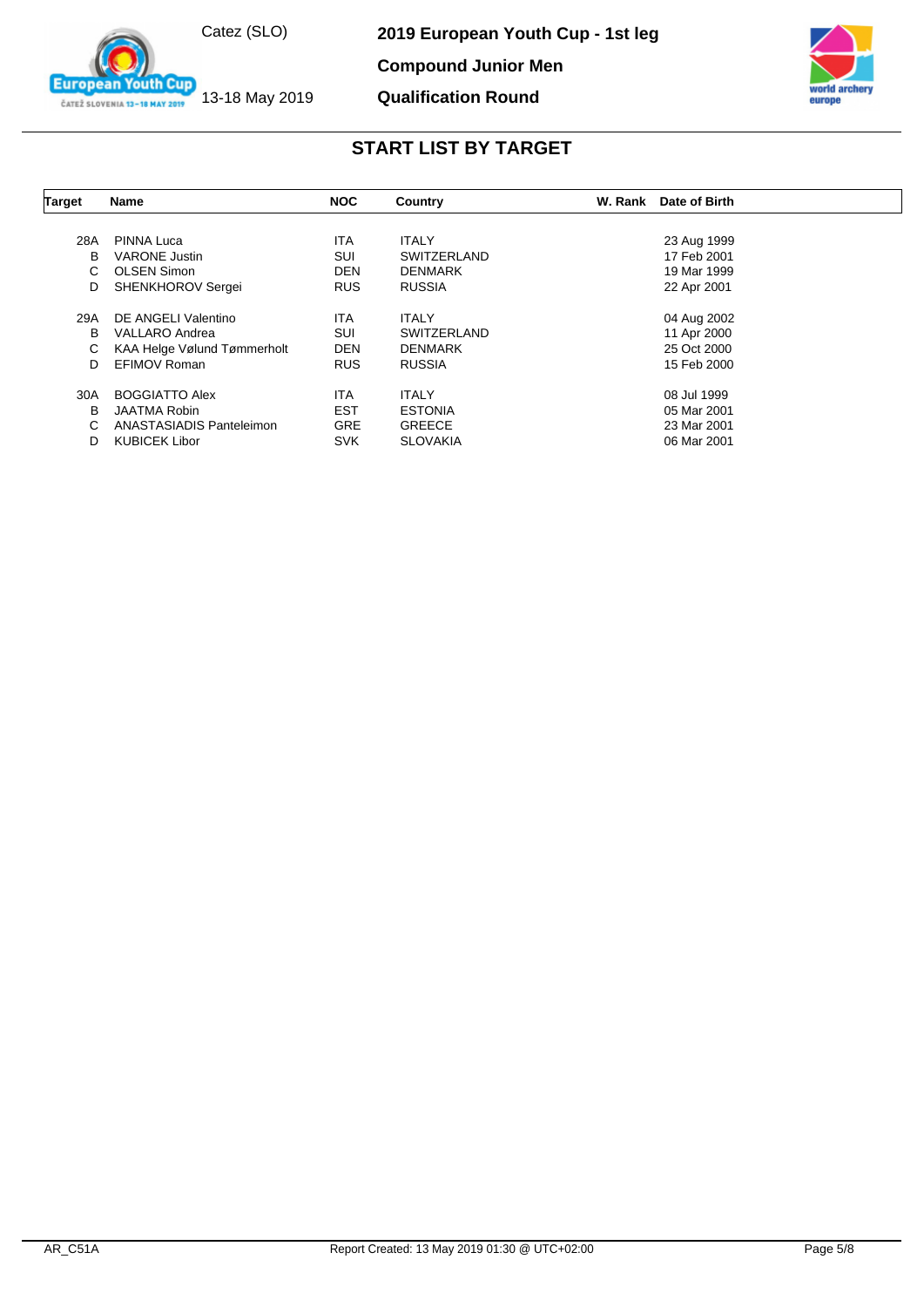

outh Cup

**European** 

ČATEŽ SLOVENIA 13-18 MAY 2019

**2019 European Youth Cup - 1st leg**

**Compound Junior Women**

#### **Qualification Round**



| <b>Target</b> | Name                        | <b>NOC</b> | Country               | W. Rank | Date of Birth |  |
|---------------|-----------------------------|------------|-----------------------|---------|---------------|--|
|               |                             |            |                       |         |               |  |
| 24A           | <b>HRABIK Oleksandra</b>    | <b>UKR</b> | <b>UKRAINE</b>        |         | 24 Jan 2000   |  |
| B             | <b>GRANDJEAN Lola</b>       | <b>FRA</b> | <b>FRANCE</b>         |         | 03 Apr 2000   |  |
| C             | <b>JAATMA Lisell</b>        | <b>EST</b> | <b>ESTONIA</b>        |         | 19 Jul 1999   |  |
| D             | MLINARIC Amanda             | <b>CRO</b> | <b>CROATIA</b>        |         | 07 Aug 2001   |  |
| 25A           | <b>KRASNITSKA Anastasia</b> | <b>UKR</b> | <b>UKRAINE</b>        |         | 24 Mar 2000   |  |
| B             | <b>HUNSPERGER Janine</b>    | <b>SUI</b> | <b>SWITZERLAND</b>    |         | 20 Jul 2000   |  |
| C             | LIPPAND Hanna Liina         | <b>EST</b> | <b>ESTONIA</b>        |         | 12 Mar 2001   |  |
| D             | <b>KNYAZEVA Elizaveta</b>   | <b>RUS</b> | <b>RUSSIA</b>         |         | 25 Jun 1999   |  |
| 26A           | <b>KARELI Yelyzaveta</b>    | <b>UKR</b> | <b>UKRAINE</b>        |         | 23 Mar 2002   |  |
| B             | <b>GRILLI Eleonora</b>      | <b>ITA</b> | <b>ITALY</b>          |         | 10 Aug 1999   |  |
| C.            | ZIKMUNDOVA Martina          | <b>CZE</b> | <b>CZECH REPUBLIC</b> |         | 18 Aug 2000   |  |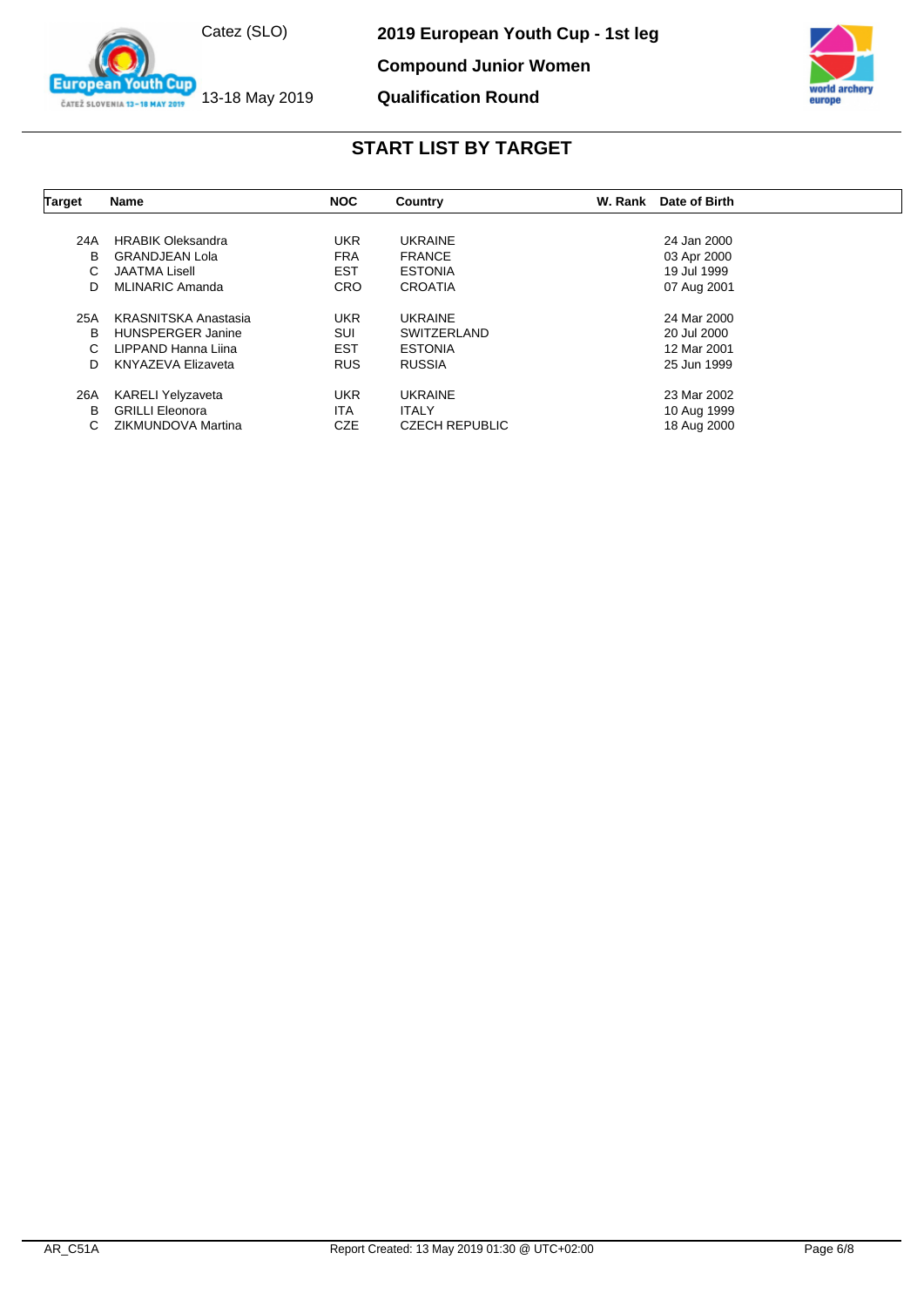

**European Youth Cup** ČATEŽ SLOVENIA 13-18 MAY 2019

**2019 European Youth Cup - 1st leg**

**Compound Cadet Men**

#### **Qualification Round**



| <b>Target</b> | <b>Name</b>                    | <b>NOC</b> | Country              | W. Rank<br>Date of Birth |  |
|---------------|--------------------------------|------------|----------------------|--------------------------|--|
|               |                                |            |                      |                          |  |
| 28A           | <b>BRENK Aljaz Matija</b>      | <b>SLO</b> | <b>SLOVENIA</b>      | 18 Jan 2004              |  |
| B             | <b>THOMAS Nathan</b>           | <b>GBR</b> | <b>GREAT BRITAIN</b> | 17 Jan 2002              |  |
| C             | <b>GODESA Miha</b>             | <b>SLO</b> | <b>SLOVENIA</b>      | 04 Aug 2003              |  |
| D             | <b>CURIC Mihael</b>            | <b>CRO</b> | <b>CROATIA</b>       | 04 Dec 2004              |  |
|               |                                |            |                      |                          |  |
| 29A           | <b>JEVSNIK Tim</b>             | <b>SLO</b> | <b>SLOVENIA</b>      | 29 Dec 2003              |  |
| B             | <b>BRUNELLO Antonio</b>        | ITA        | <b>ITALY</b>         | 28 Jan 2002              |  |
| C             | <b>KOSENKOV Daniil</b>         | <b>RUS</b> | <b>RUSSIA</b>        | 15 Apr 2003              |  |
| 30A           | GODESA Matej                   | <b>SLO</b> | <b>SLOVENIA</b>      | 13 Jan 2002              |  |
| B             | <b>SEDIVY Simon</b>            | <b>SVK</b> | <b>SLOVAKIA</b>      | 13 Feb 2006              |  |
| C             | <b>ANDERSEN Rasmus Bramsen</b> | <b>DEN</b> | <b>DENMARK</b>       | 06 Nov 2003              |  |